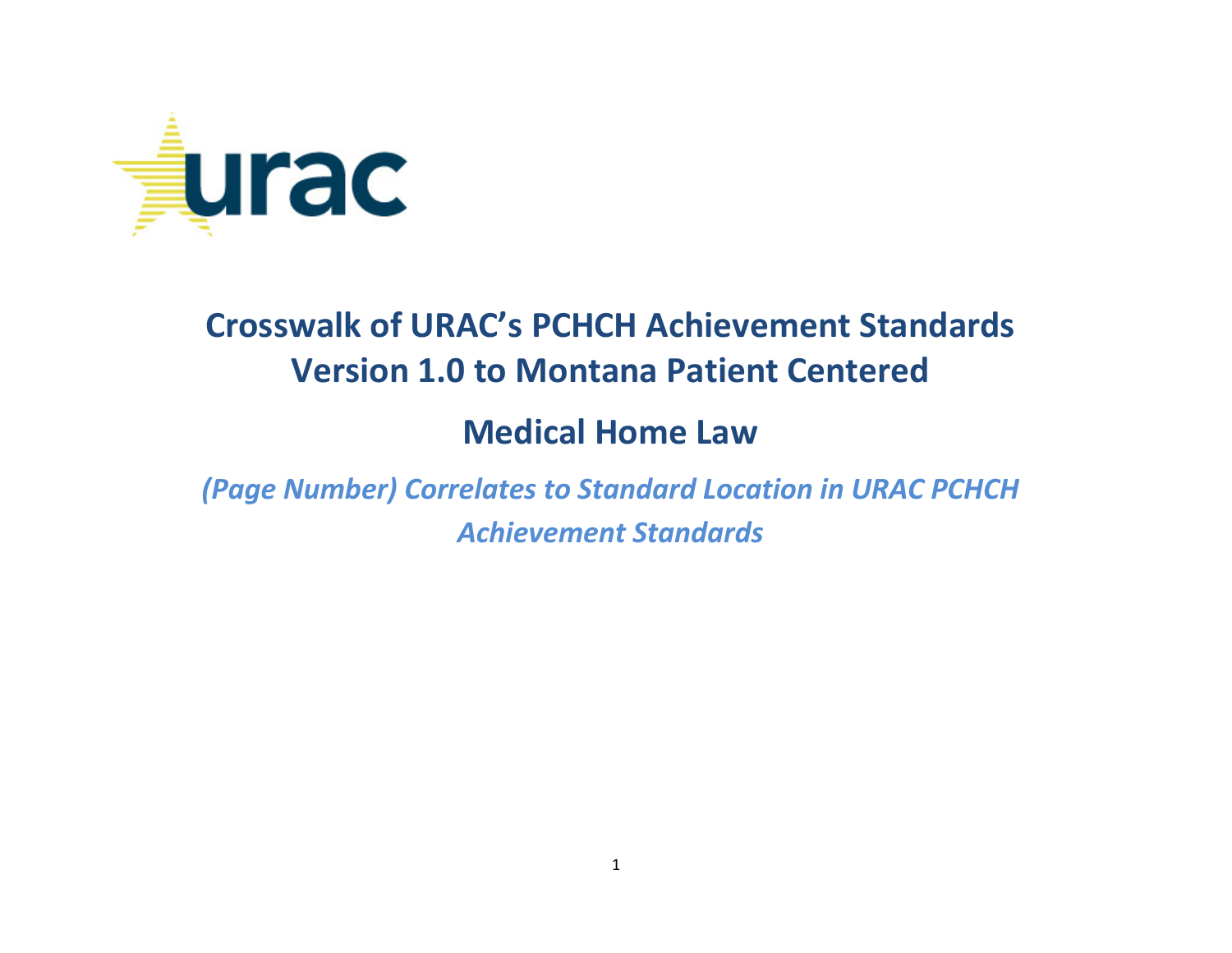| <b>Montana PCMH Law Standards</b>                                                                                                                                                                                                                                                                                                                                                                       | <b>URAC PCHCH Achievement</b><br><b>Standards</b> | <b>URAC PCHCH Optional Standards</b> | <b>URAC Comments &amp; Notes</b> |
|---------------------------------------------------------------------------------------------------------------------------------------------------------------------------------------------------------------------------------------------------------------------------------------------------------------------------------------------------------------------------------------------------------|---------------------------------------------------|--------------------------------------|----------------------------------|
| (1) The commissioner shall, in<br>consultation with the<br>stakeholder council of<br>interested parties, set<br>standards from the list provided<br>in subsection<br>(2).                                                                                                                                                                                                                               |                                                   |                                      |                                  |
| (2) Standards may be set for<br>one or more of the following or<br>for other topics determined by<br>the<br>commissioner in consultation<br>with stakeholders:                                                                                                                                                                                                                                          |                                                   |                                      |                                  |
| (a) payment methods used by<br>health plans to pay patient-<br>centered medical homes for<br>services<br>associated with the<br>coordination of covered health<br>care services;                                                                                                                                                                                                                        |                                                   |                                      |                                  |
| (b) bonuses, fee-based<br>incentives, bundled fees, or<br>other incentives that a health<br>plan may use to pay<br>a patient-centered medical<br>home based on the savings<br>from reduced health care<br>expenditures associated with<br>improved health outcomes and<br>care coordination by qualified<br>individuals attributed to the<br>participation in the<br>patient-centered medical<br>homes; |                                                   |                                      |                                  |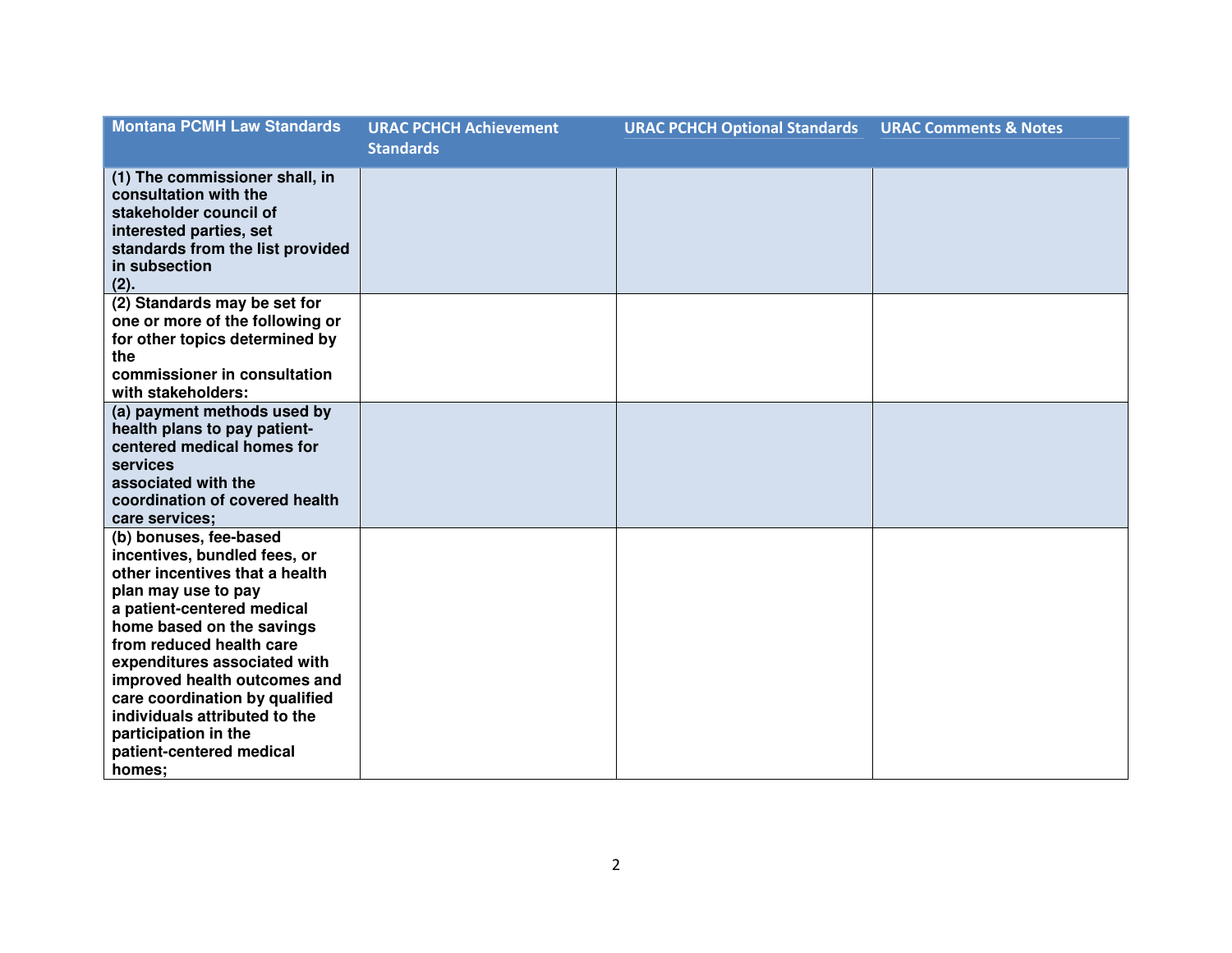| (c) a uniform set of health care<br>quality and performance<br>measures that include<br>prevention services                                                                                                                                                                 | <b>Quality Performance Reporting and</b><br><b>Improvement</b> - Performance<br>Reporting (PRT)<br>PCH-PA 27: (PRT) Performance<br>Reporting - Tracking and Reporting<br>(Page 33)<br>PCH-PA 28: (PRT) Performance<br>Reporting and Validation (Page 33)<br><b>Access To Services (ATS)</b><br>PCH-PA 7: (ATS) Enhancing Patient<br>Access to Services (g) (Page 26)<br><b>Coordination of Care (COC)</b><br>PCH-PA 20: (COC) Appropriate Use of<br>Clinical Guidelines(a) (Page 30) | <b>Wellness and Health Promotion</b><br>(WHP)<br>PCH-PO 24: (WHP) Collection of<br>Wellness-Related Health Encounter<br>Patient Data (page 42)                                                                                                                                                                                     | Reference URAC's PCHCH Measures<br>Toolkit Enclosed with This Document                                                                                                                       |
|-----------------------------------------------------------------------------------------------------------------------------------------------------------------------------------------------------------------------------------------------------------------------------|--------------------------------------------------------------------------------------------------------------------------------------------------------------------------------------------------------------------------------------------------------------------------------------------------------------------------------------------------------------------------------------------------------------------------------------------------------------------------------------|------------------------------------------------------------------------------------------------------------------------------------------------------------------------------------------------------------------------------------------------------------------------------------------------------------------------------------|----------------------------------------------------------------------------------------------------------------------------------------------------------------------------------------------|
| (d) a uniform set of measures<br>related to cost and medical<br>usage.                                                                                                                                                                                                      | <b>Quality Performance Reporting and</b><br><b>Improvement</b> - Performance<br>Reporting (PRT)<br>PCH-PA 27: (PRT) Performance<br>Reporting - Tracking and Reporting<br>(Page 33)<br>PCH-PA 28: (PRT) Performance<br>Reporting and Validation (Page 33)                                                                                                                                                                                                                             | <b>Quality Performance Reporting and</b><br><b>Improvement</b> - Performance<br>Reporting (PRT)<br>PCH-PO 47: (PRT) Analysis of<br>Performance Reporting Data (Page<br>46)<br>PCH-PO 48: (PRT) Levels of<br>Performance Reporting (Page 46)<br>PCH-PO 49: (PRT) Performance<br>Reporting - Trends Analysis and<br>Action (Page 46) | Reference URAC's PCHCH Measures<br><b>Toolkit Enclosed With This Document</b>                                                                                                                |
| (3) A patient-centered medical<br>home must meet the standards<br>in this section in full or in part<br>by providing<br>proof to the commissioner that<br>it has been accredited by a<br>nationally recognized<br>accrediting organization<br>approved by the commissioner. |                                                                                                                                                                                                                                                                                                                                                                                                                                                                                      |                                                                                                                                                                                                                                                                                                                                    | <b>URAC's PCHCH Achievement Program</b><br>Meets the Joint Principles of a PCHCH<br>Issued by the AAFP, ACP, AAP, and<br>AOA as documented in evaluations by<br>the Urban Institute and MGMA |
| (4) The commissioner may, in<br>consultation with stakeholders,                                                                                                                                                                                                             |                                                                                                                                                                                                                                                                                                                                                                                                                                                                                      |                                                                                                                                                                                                                                                                                                                                    | See included information regarding<br>URAC accreditation process for state                                                                                                                   |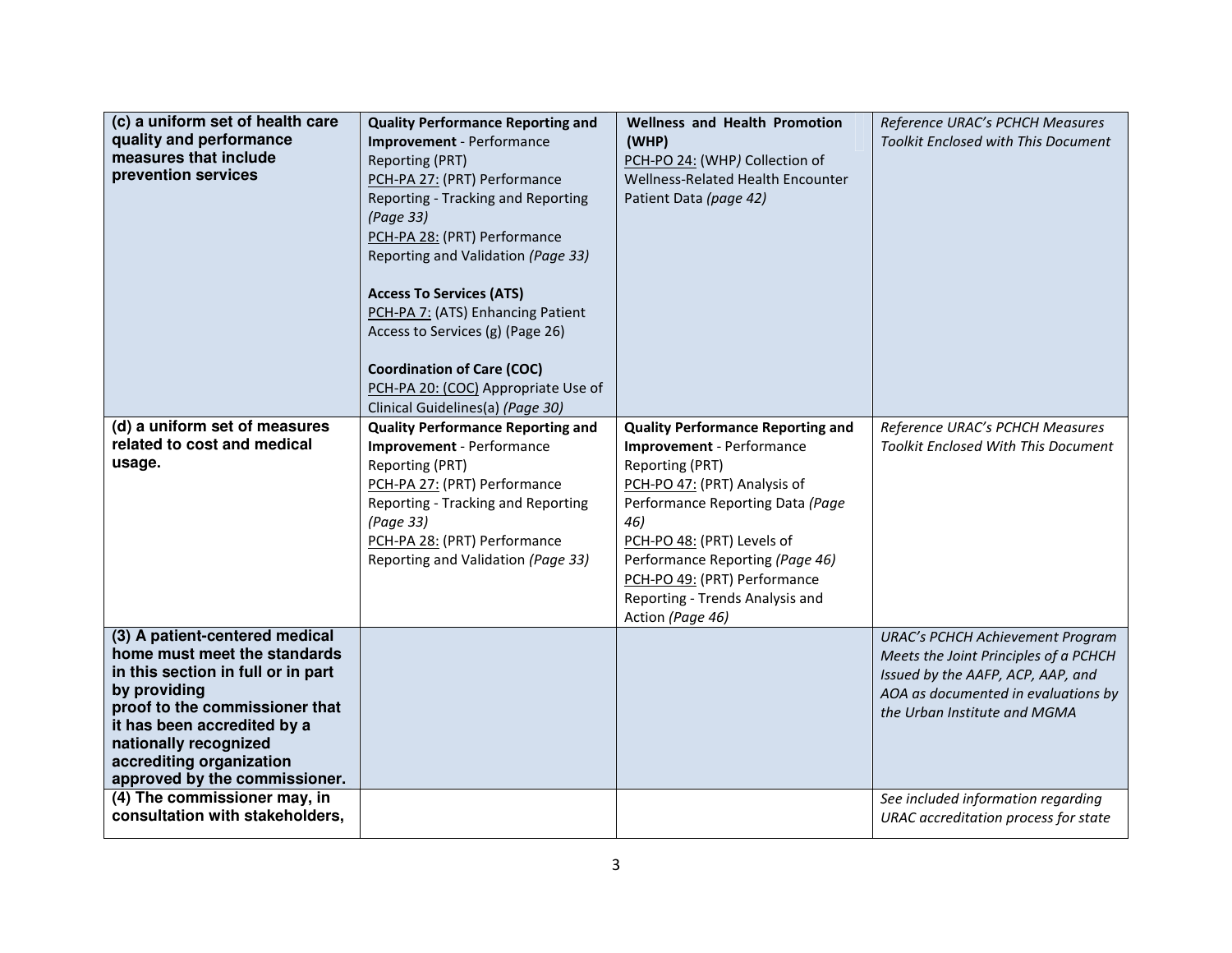| set standards that are specific<br>to Montana<br>and may be required in addition<br>to nationally recognized<br>accreditation standards.<br>(5) A patient-centered medical<br>home shall report on its<br>compliance with the uniform set<br>of health care<br>quality and performance<br>measures adopted by the | PCH-PA 27: (PRT) Performance<br>Reporting - Tracking and Reporting<br>(Page 33)<br>PCH-PA 28: (PRT) Performance<br>Reporting and Validation (Page 33) | <b>Quality Performance Reporting and</b><br><b>Improvement - Performance</b><br><b>Reporting (PRT)</b><br>PCH-PO 50: (PRT) Performance<br>Reporting Transparency (Page 46) | specific addendum process |
|-------------------------------------------------------------------------------------------------------------------------------------------------------------------------------------------------------------------------------------------------------------------------------------------------------------------|-------------------------------------------------------------------------------------------------------------------------------------------------------|----------------------------------------------------------------------------------------------------------------------------------------------------------------------------|---------------------------|
| commissioner to:<br>(a) health plans and other<br>payers with which the patient-<br>centered medical home<br>contracts;                                                                                                                                                                                           | PCH-PA 27: (PRT) Performance<br>Reporting - Tracking and Reporting<br>(Page 33)<br>PCH-PA 28: (PRT) Performance<br>Reporting and Validation (Page 33) | <b>Quality Performance Reporting and</b><br><b>Improvement - Performance</b><br><b>Reporting (PRT)</b><br>PCH-PO 50: (PRT) Performance<br>Reporting Transparency (Page 46) |                           |
| (b) the commissioner; and                                                                                                                                                                                                                                                                                         | PCH-PA 27: (PRT) Performance<br>Reporting - Tracking and Reporting<br>(Page 33)<br>PCH-PA 28: (PRT) Performance<br>Reporting and Validation (Page 33) | <b>Quality Performance Reporting and</b><br><b>Improvement - Performance</b><br><b>Reporting (PRT)</b><br>PCH-PO 50: (PRT) Performance<br>Reporting Transparency (Page 46) |                           |
| (c) the department, if the<br>department is a participant.                                                                                                                                                                                                                                                        | PCH-PA 27: (PRT) Performance<br>Reporting - Tracking and Reporting<br>(Page 33)<br>PCH-PA 28: (PRT) Performance<br>Reporting and Validation (Page 33) | <b>Quality Performance Reporting and</b><br><b>Improvement - Performance</b><br><b>Reporting (PRT)</b><br>PCH-PO 50: (PRT) Performance<br>Reporting Transparency (Page 46) |                           |
| (6) A health plan and other<br>payers shall report to the<br>patient-centered medical home<br>regarding their<br>compliance with the uniform set<br>of cost and utilization measures<br>adopted by the commissioner<br>for patients<br>covered under the health plan.                                             | PCH-PA 27: (PRT) Performance<br>Reporting - Tracking and Reporting<br>(Page 33)<br>PCH-PA 28: (PRT) Performance<br>Reporting and Validation (Page 33) | <b>Quality Performance Reporting and</b><br><b>Improvement - Performance</b><br><b>Reporting (PRT)</b><br>PCH-PO 50: (PRT) Performance<br>Reporting Transparency (Page 46) |                           |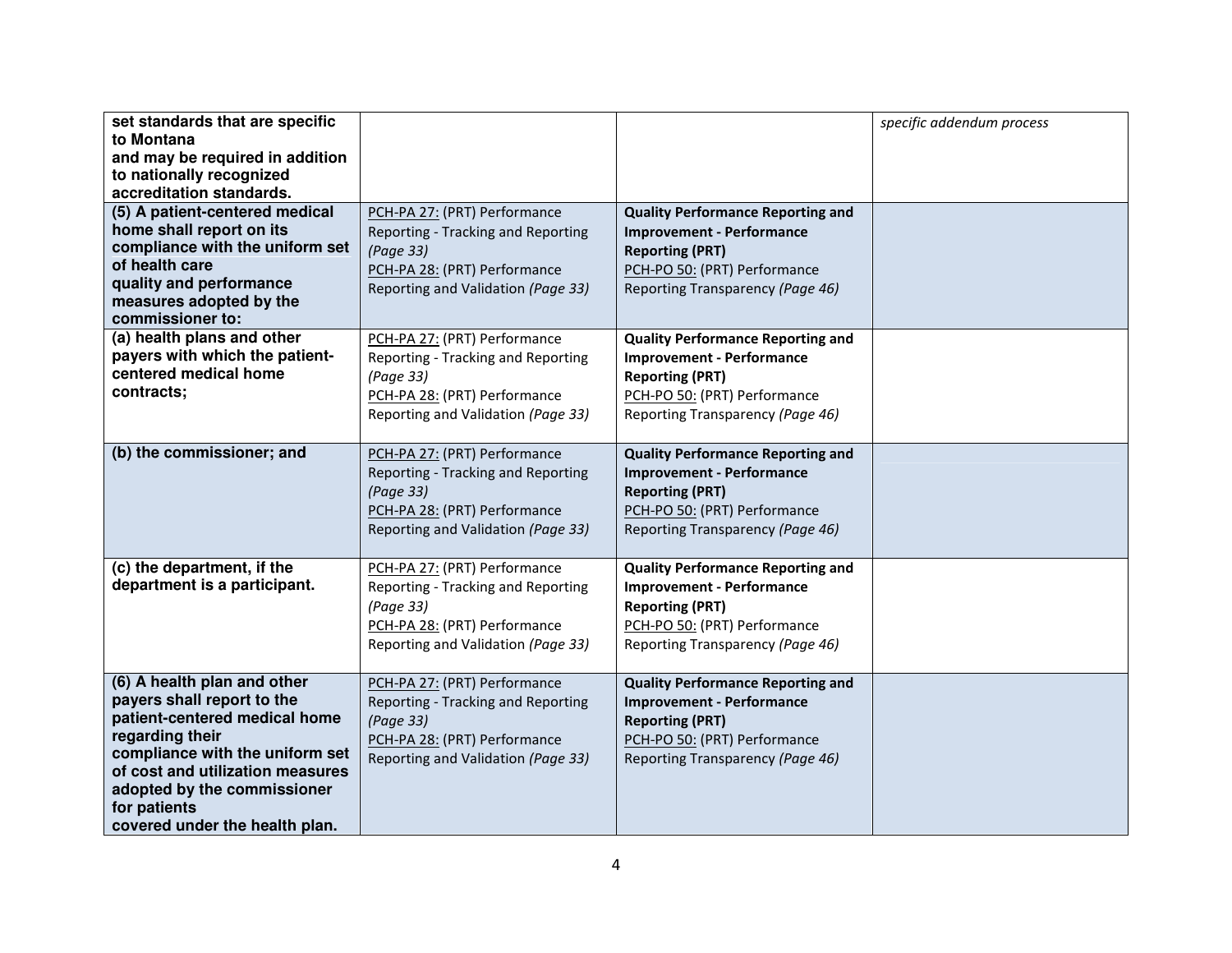| (7) In developing the standards   |                                         |                                          |  |
|-----------------------------------|-----------------------------------------|------------------------------------------|--|
| described in subsection (2), the  |                                         |                                          |  |
| commissioner may consider:        |                                         |                                          |  |
| (a) the use of health information | <b>Patient Registry (PR)</b>            | <b>Referral Process (RP)</b>             |  |
| technology, including electronic  | PCH-PA 5: (PR) Registry - Patient       | PCH-PO 21: (RP) Electronic-Based         |  |
| medical records;                  | Information and Implementation          | Tools for Referrals (Page 41)            |  |
|                                   | (Page 25)                               |                                          |  |
|                                   |                                         | <b>Advanced Electronic Capabilities</b>  |  |
|                                   | <b>Electronic Communications Portal</b> | <b>Electronic Patient Registry (EPR)</b> |  |
|                                   | (ECP)                                   | PCH-PO 35: (EPR) Electronic Registry     |  |
|                                   | PCH-PA 22: (ECP) Electronic             | (Page 44)                                |  |
|                                   | Communications Portal (Page 31)         | PCH-PO 36: (EPR) Electronic Registry     |  |
|                                   | PCH-PA 23: (ECP) Electronic             | Function (Page 44)                       |  |
|                                   | <b>Communications Portal Review and</b> |                                          |  |
|                                   | Evaluation (Page 31)                    | <b>Electronic Communications Portal</b>  |  |
|                                   |                                         | (ECP)                                    |  |
|                                   | <b>Electronic Prescribing and</b>       | PCH-PO 37: (ECP) Electronic              |  |
|                                   | <b>Dispensing (EPD)</b>                 | Communications Portal - Patient Self-    |  |
|                                   | PCH-PA 24: (EPD) Electronic             | Services (Page 44)                       |  |
|                                   | Prescribing Utilized (Page 32)          | PCH-PO 38: (ECP) Electronic              |  |
|                                   |                                         | <b>Communications Portal Disclosures</b> |  |
|                                   | <b>Electronic Health Records (EHR)</b>  | (Page 44)                                |  |
|                                   | PCH-PA 25: (EHR) Basic Electronic       | PCH-PO 39: (ECP) Electronic              |  |
|                                   | Health Record (Page 32)                 | Communications Portal - Opt-in or        |  |
|                                   |                                         | Opt-out (Page 44)                        |  |
|                                   | PCH-PA 26: (EHR) Advanced               |                                          |  |
|                                   | Electronic Health Record (Page 33)      | <b>Electronic Prescribing And</b>        |  |
|                                   |                                         | <b>Dispensing (EPD)</b>                  |  |
|                                   |                                         | PCH-PO 40: (EPD) Electronic              |  |
|                                   |                                         | Prescribing System (Page 45)             |  |
|                                   |                                         | PCH-PO 41: (EPD) Dispensing              |  |
|                                   |                                         | Medication (Page 45)                     |  |
|                                   |                                         | PCH-PO 42: (EPD) Electronic              |  |
|                                   |                                         | Prescribing Notification (Page 45)       |  |
|                                   |                                         | PCH-PO 43: (EPD) Electronic              |  |
|                                   |                                         | Prescription Request (Page 45)           |  |
|                                   |                                         | PCH-PO 44: (EPD) Electronic              |  |
|                                   |                                         | <b>Medication Review and</b>             |  |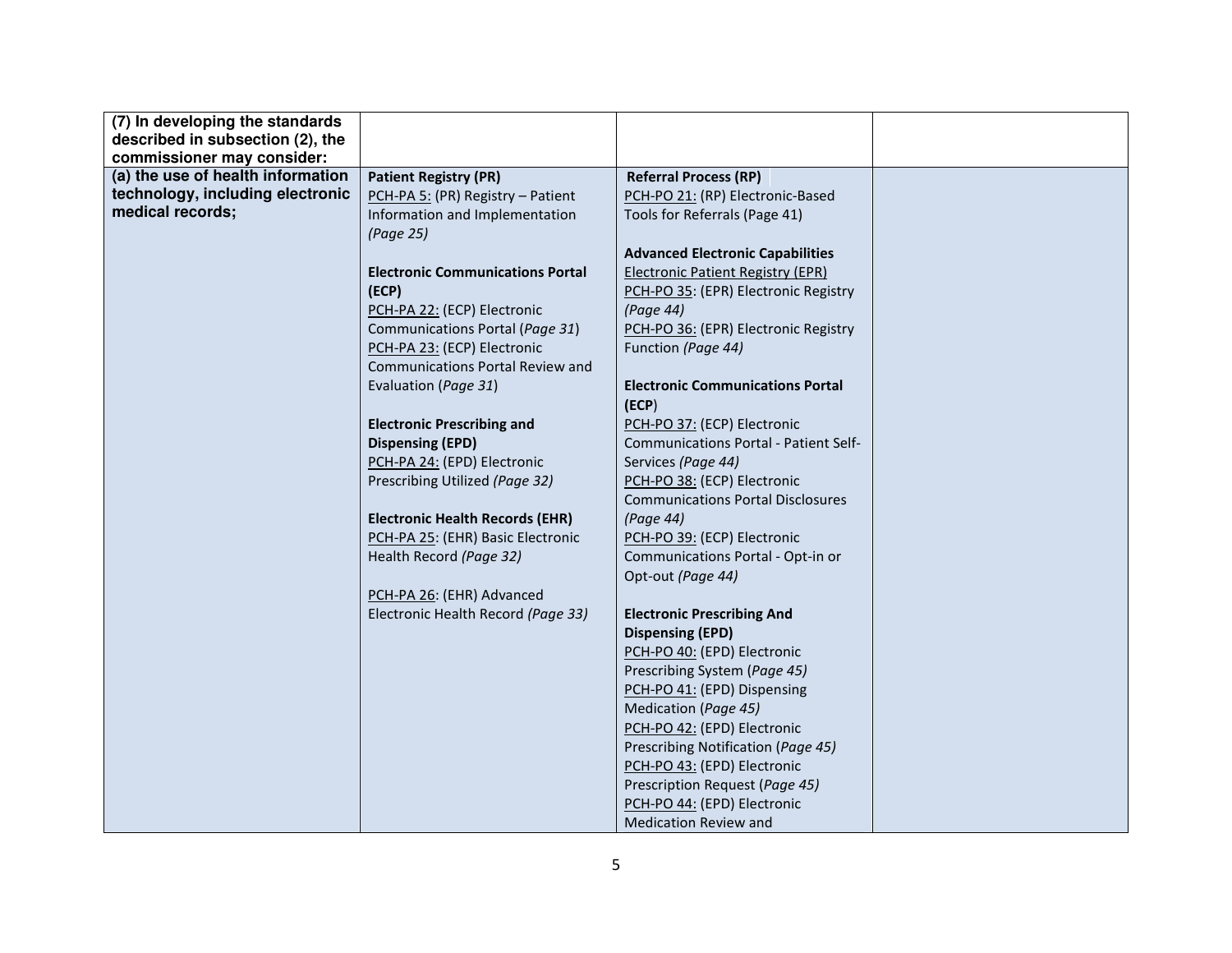| <b>Electronic Health Records (EHR)</b><br>PCH-PO 45: (EHR) Electronic Health<br>Record (Page 45)                                                                                                                                                                                                                                                                                                                                                                                                                                                                                                                                                                                                                                                                                                                                                                                                                                                                                                                                                                                                                                                                                                                                                                                                                                                                                                                                                                                                                                                                                                                                                                                                                                                |  |
|-------------------------------------------------------------------------------------------------------------------------------------------------------------------------------------------------------------------------------------------------------------------------------------------------------------------------------------------------------------------------------------------------------------------------------------------------------------------------------------------------------------------------------------------------------------------------------------------------------------------------------------------------------------------------------------------------------------------------------------------------------------------------------------------------------------------------------------------------------------------------------------------------------------------------------------------------------------------------------------------------------------------------------------------------------------------------------------------------------------------------------------------------------------------------------------------------------------------------------------------------------------------------------------------------------------------------------------------------------------------------------------------------------------------------------------------------------------------------------------------------------------------------------------------------------------------------------------------------------------------------------------------------------------------------------------------------------------------------------------------------|--|
| PCH-PO 46: (EHR) Electronic Health                                                                                                                                                                                                                                                                                                                                                                                                                                                                                                                                                                                                                                                                                                                                                                                                                                                                                                                                                                                                                                                                                                                                                                                                                                                                                                                                                                                                                                                                                                                                                                                                                                                                                                              |  |
| Record Integration (Page 45)<br>(b) the relationship between the<br><b>Community Services and Resources</b><br><b>Access to Services (ATS)</b><br>primary care practice,<br>(CSR)<br>PCH-PA 6: (ATS) Patient Access to<br>specialists, other health care<br>Services and Information (b) (Page<br>PCH-PO 15: (CSR) Collaboration with<br>providers, and<br>26) Community Services & Resources<br>Community Resources (Page 40)<br>hospitals;<br>(CSR)<br>PCH-PO 16: (CSR) Community<br>PCH-PA 8 (CSR) Comprehensive<br>Resource Referrals (Page 40)<br>Services and Resources (Page 26)<br>PCH-PO 17: (CSR) Tracking and<br>Follow-Up of Community Resource<br><b>Referral Process (RP)</b><br>Referrals (Page 40)<br>PCH-PA 10: (RP) Referrals Process<br><b>Referral Process (RP)</b><br>(Page 27)<br>PCH-PO 19: (RP) Referral Information<br><b>Individual Care Management (ICM)</b><br>(Page 41)<br>PCH-PA 15: (ICM) Ongoing Care<br>PCH-PO 20: (RP) Specialist<br>Management Protocols-All Patients<br>Appointments (Page 41)<br>(f) (Page 29)<br>PCH-PO 21: (RP) Electronic-Based<br>Tools for Referrals (Page 41)<br><b>Coordination Of Care (COC)</b><br>PCH-PA 18: (COC) Coordination of<br><b>Individual Care Management (ICM)</b><br>Care (Page 30)<br>PCH-PO 25: (ICM) Care Management<br>PCH-PA 19: (COC) Coordinating Care<br>- Integrated Team<br>(Page 30)<br>PCH-PO 26: (ICM) Chronic Condition -<br>Care Management (Page 42)<br><b>Transition and Written Plan</b><br>PCH-PO 27: (ICM) Self-Management<br>PCH-PA 20: (COC) Appropriate Use of<br>(Page 42)<br>Clinical Guidelines (Page 30)<br>PCH-PO 28: (ICM) Chronic Condition -<br>Appointments (Page 42)<br>PCH-PO 29: (ICM) Chronic Condition -<br>Follow-Up (Page 43) |  |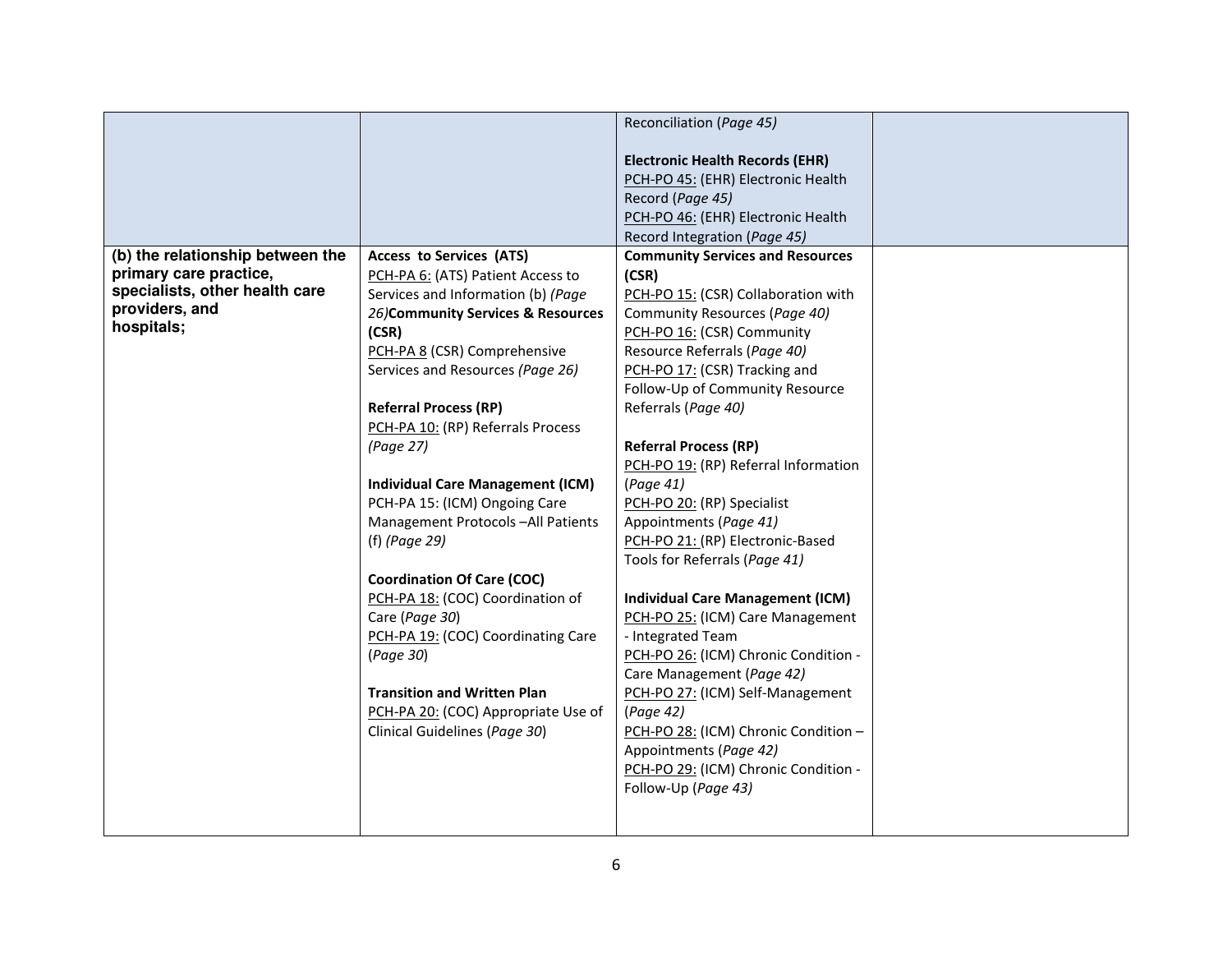|                                                                                                                                   |                                                                                                                                                                                                                                                                                                     | <b>Coordination of Care</b><br>PCH-PO 30: (COC) Health Record<br>Information Exchange and Alerts<br>(Page 43)<br>PCH-PO 31: (COC) Coordination of<br>Care with Non-PCHCH Care<br>Management (Page 43)<br>PCH-PO 32: (COC) Coordination of<br>Care Program for All Chronic<br>Conditions (Page 43)                                                                                                                        |  |
|-----------------------------------------------------------------------------------------------------------------------------------|-----------------------------------------------------------------------------------------------------------------------------------------------------------------------------------------------------------------------------------------------------------------------------------------------------|--------------------------------------------------------------------------------------------------------------------------------------------------------------------------------------------------------------------------------------------------------------------------------------------------------------------------------------------------------------------------------------------------------------------------|--|
|                                                                                                                                   |                                                                                                                                                                                                                                                                                                     | PCH-PO 33: (COC) Coordination of                                                                                                                                                                                                                                                                                                                                                                                         |  |
|                                                                                                                                   |                                                                                                                                                                                                                                                                                                     | Care Program for All (Page 43)                                                                                                                                                                                                                                                                                                                                                                                           |  |
| (c) the access standards for<br>individuals covered by a health<br>plan to receive primary medical<br>care in a<br>timely manner; | <b>Access and Communications - Access</b><br>to Services (ATS)<br>PCH-PA 6: (ATS) Patient Access to<br>Services and Information (Page 26)<br>PCH-PA 7: (ATS) Enhancing Patient<br>Access to Services (Page 26)                                                                                      | <b>Access And Communications - Access</b><br>To Service (ATS)<br>PCH-PO 14: (ATS) Ensure Equitable<br>Access and Services (Page 40)<br><b>Community Services and Resources</b><br>(CSR)<br>PCH-PO 15: (CSR) Collaboration with<br>Community Resources (Page 40)<br>PCH-PO 16: (CSR) Community<br>Resource Referrals (Page 40)<br>PCH-PO 17: (CSR) Tracking and<br>Follow-Up of Community Resource<br>Referrals (Page 40) |  |
| (d) the ability of the primary<br>care practice to foster a<br>partnership with patients; and                                     | <b>PCHCH Organizational CORE (COR)</b><br>PCH-PA 1: (COR) Staff Training<br>Requirements (Page 24)<br>PCH-PA 2: (COR) Patient<br><b>Empowerment and Engagement</b><br>(Page 24)<br>PCH-PA 3: (COR) Health Literacy<br>(Page 24)<br>PCH-PA 4: (COR) Patient Rights and<br>Responsibilities (Page 25) | <b>Partnership Agreement (PA)</b><br>PCH-PO 11: (PA) Partnership<br>Outreach and Engagement (Page 39)<br>PCH-PO 12: (PA)Partnership<br>Agreement (Page 39)<br><b>Care Management And</b><br><b>Coordination-</b> Wellness And Health<br>Promotion (WHP)<br>PCH-PO 22: (WHP) Documentation of<br>Resources (Page 42)                                                                                                      |  |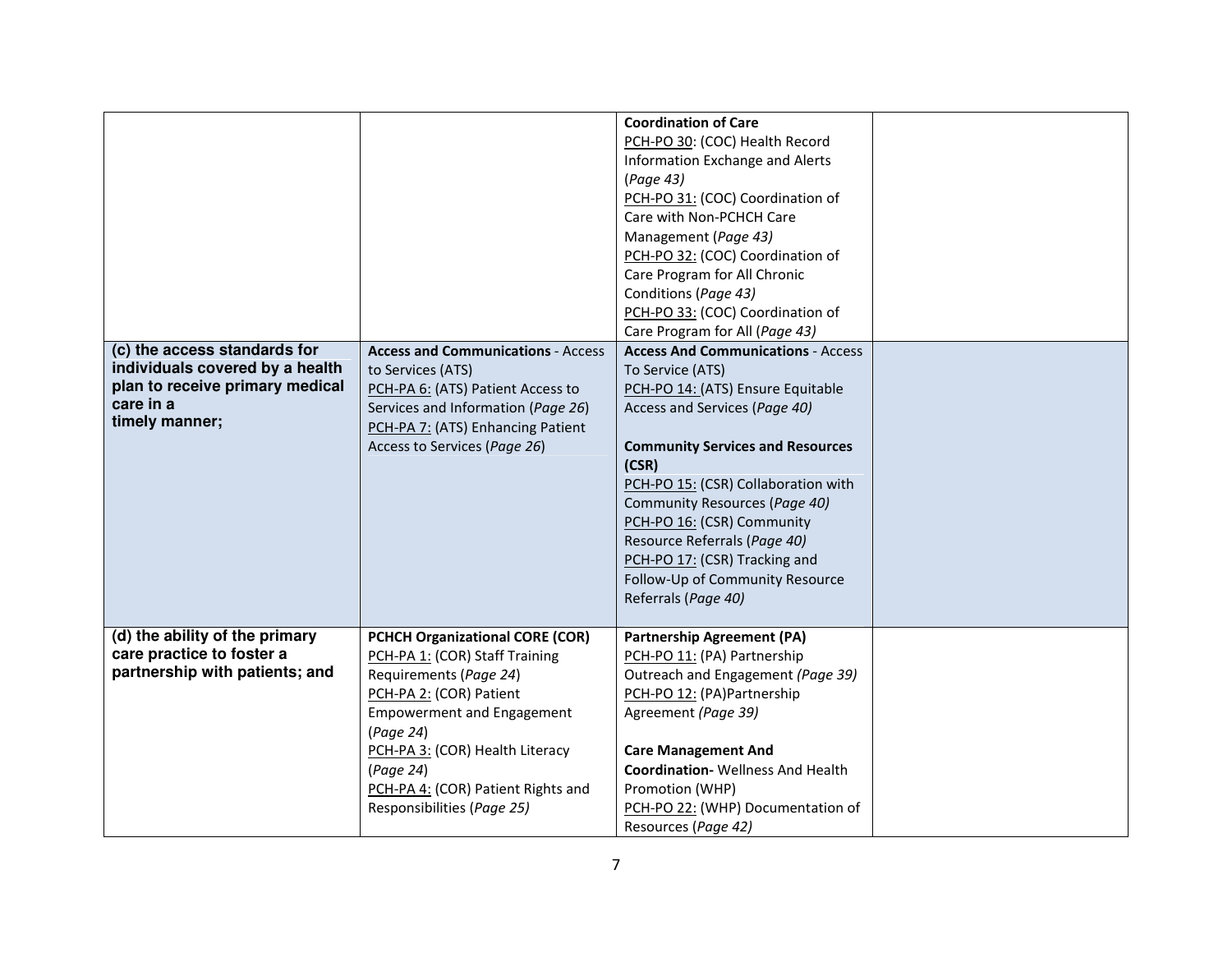|                                   | <b>Individual Care Management (ICM)</b>    | PCH-PO 23: (WHP) Secondary             |  |
|-----------------------------------|--------------------------------------------|----------------------------------------|--|
|                                   | PCH-PA 15: (ICM) Ongoing Care              | Prevention Program (Page 42)           |  |
|                                   | Management Protocols-All Patients          | PCH-PO 24: (WHP) Collection of         |  |
|                                   | (Page 29)                                  | Wellness-Related Health Encounter      |  |
|                                   | PCH-PA 16: (ICM) Informed Decision-        | Patient Data (Page 42)                 |  |
|                                   | Making with Patients (Page 29)             |                                        |  |
|                                   | PCH-PA 17: (ICM) Medication Review         | <b>Self-Management Support (SMS)</b>   |  |
|                                   | and Reconciliation (Page 29)               | PCH-PO 34: (SMS) Chronic Condition -   |  |
|                                   |                                            | Self-Management Support and            |  |
|                                   | <b>Self-Management Support (SMS)</b>       | Implementation (Page 43)               |  |
|                                   | PCH-PA 21: (SMS) Self-Management           |                                        |  |
|                                   | <b>Support and Assessment Capabilities</b> |                                        |  |
|                                   | (Page 31)                                  |                                        |  |
| (e) the use of comprehensive      | <b>Individual Care Management (ICM)</b>    | <b>Electronic Prescribing And</b>      |  |
| medication management to          | PCH-PA 17: (ICM) Medication Review         | <b>Dispensing (EPD)</b>                |  |
| improve clinical outcomes.        | and Reconciliation (Page 29)               | PCH-PO 40: (EPD) Electronic            |  |
|                                   |                                            | Prescribing System (Page 45)           |  |
|                                   | <b>Electronic Prescribing and</b>          | PCH-PO 41: (EPD) Dispensing            |  |
|                                   | <b>Dispensing (EPD)</b>                    | Medication (Page 45)                   |  |
|                                   | PCH-PA 24: (EPD) Electronic                | PCH-PO 42: (EPD) Electronic            |  |
|                                   | Prescribing Utilized (Page 32)             | Prescribing Notification (Page 45)     |  |
|                                   |                                            | PCH-PO 43: (EPD) Electronic            |  |
|                                   |                                            | Prescription Request (Page 45)         |  |
|                                   |                                            | PCH-PO 44: (EPD) Electronic            |  |
|                                   |                                            | <b>Medication Review and</b>           |  |
|                                   |                                            | Reconciliation (Page 45)               |  |
|                                   |                                            |                                        |  |
|                                   |                                            | <b>Electronic Health Records (EHR)</b> |  |
|                                   |                                            | PCH-PO 45: (EHR) Electronic Health     |  |
|                                   |                                            | Record (Page 45)                       |  |
|                                   |                                            | PCH-PO 46: (EHR) Electronic Health     |  |
|                                   |                                            | Record Integration (Page 45)           |  |
| (8) All health care providers and |                                            |                                        |  |
| payers who participate in a       |                                            |                                        |  |
| patient-centered medical home     |                                            |                                        |  |
| shall, as a                       |                                            |                                        |  |
| condition of participation,       |                                            |                                        |  |
| collectively commission one       |                                            |                                        |  |